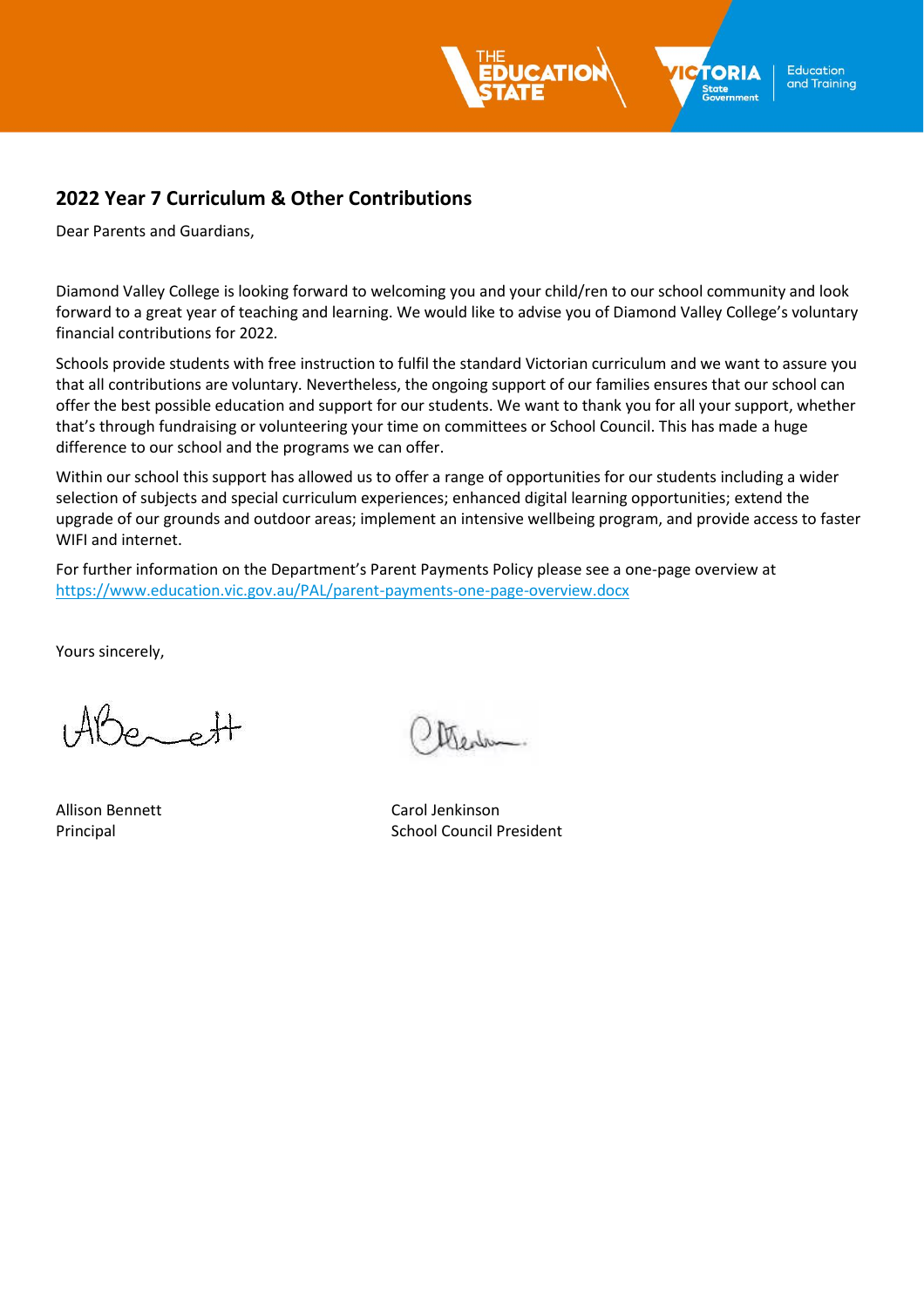Education<br>and Training

**ICTORIA** State<br>Government

| Curriculum Contributions - items and activities that students use, or participate in, to<br>access the Curriculum.                                                                                                                                                                                                                                                                                                                                                                                                                                                                                                                                                                                                                  | <b>Amount</b>          |        |
|-------------------------------------------------------------------------------------------------------------------------------------------------------------------------------------------------------------------------------------------------------------------------------------------------------------------------------------------------------------------------------------------------------------------------------------------------------------------------------------------------------------------------------------------------------------------------------------------------------------------------------------------------------------------------------------------------------------------------------------|------------------------|--------|
| Year 7 Planner                                                                                                                                                                                                                                                                                                                                                                                                                                                                                                                                                                                                                                                                                                                      | \$15                   |        |
| Year 7 classroom consumables, materials & equipment<br>Art – paint, crayons, canvas, glitter, coloured paper (\$60)<br>$\bullet$<br>Food Tech -flour, butter, fruit, vegetables, meat, rice, pasta (\$50)<br>$\bullet$<br>Technology - wood and metals (\$50)<br>$\bullet$<br>Science - chemicals & other experiment materials (\$25) (lab coats to be<br>$\bullet$<br>purchased separately - details provided to students at Orientation)<br>Drama - costumes, masks, scripts (\$10)<br>$\bullet$<br>Health and Physical Education - swimming & gymnastics lessons (Note: Sports<br>$\bullet$<br>Academy student do not pay this (\$50)<br>Locker hire (\$10)<br>$\bullet$<br>Publications & library resources (\$20)<br>$\bullet$ | \$275                  | Extra- |
| Year 7 Online Subscriptions<br><b>Stile</b><br>$\bullet$<br><b>Education Perfect (Italian)</b>                                                                                                                                                                                                                                                                                                                                                                                                                                                                                                                                                                                                                                      | Please see<br>booklist |        |
| Year 7 Printing and photocopying of worksheets and learning materials                                                                                                                                                                                                                                                                                                                                                                                                                                                                                                                                                                                                                                                               | \$25                   |        |
| <b>Total Amount Curriculum Contributions</b>                                                                                                                                                                                                                                                                                                                                                                                                                                                                                                                                                                                                                                                                                        | \$                     |        |
| Other Contributions - for non-curriculum items and activities                                                                                                                                                                                                                                                                                                                                                                                                                                                                                                                                                                                                                                                                       | <b>Amount</b>          |        |
| School Sports Victoria membership                                                                                                                                                                                                                                                                                                                                                                                                                                                                                                                                                                                                                                                                                                   | \$10                   |        |
| Student wellbeing programs                                                                                                                                                                                                                                                                                                                                                                                                                                                                                                                                                                                                                                                                                                          | \$20                   |        |
| First aid equipment                                                                                                                                                                                                                                                                                                                                                                                                                                                                                                                                                                                                                                                                                                                 | \$5                    |        |
| School grounds maintenance and improvements                                                                                                                                                                                                                                                                                                                                                                                                                                                                                                                                                                                                                                                                                         | \$25                   |        |
| <b>Total Amount Other Contributions</b>                                                                                                                                                                                                                                                                                                                                                                                                                                                                                                                                                                                                                                                                                             | \$                     |        |

**UCATION** 

# **Educational items for students to own**

The booklist is a list of items that the school recommends you purchase from **North of the Yarra** for your child to individually own and use. Please see our website or use link provided in this email communication.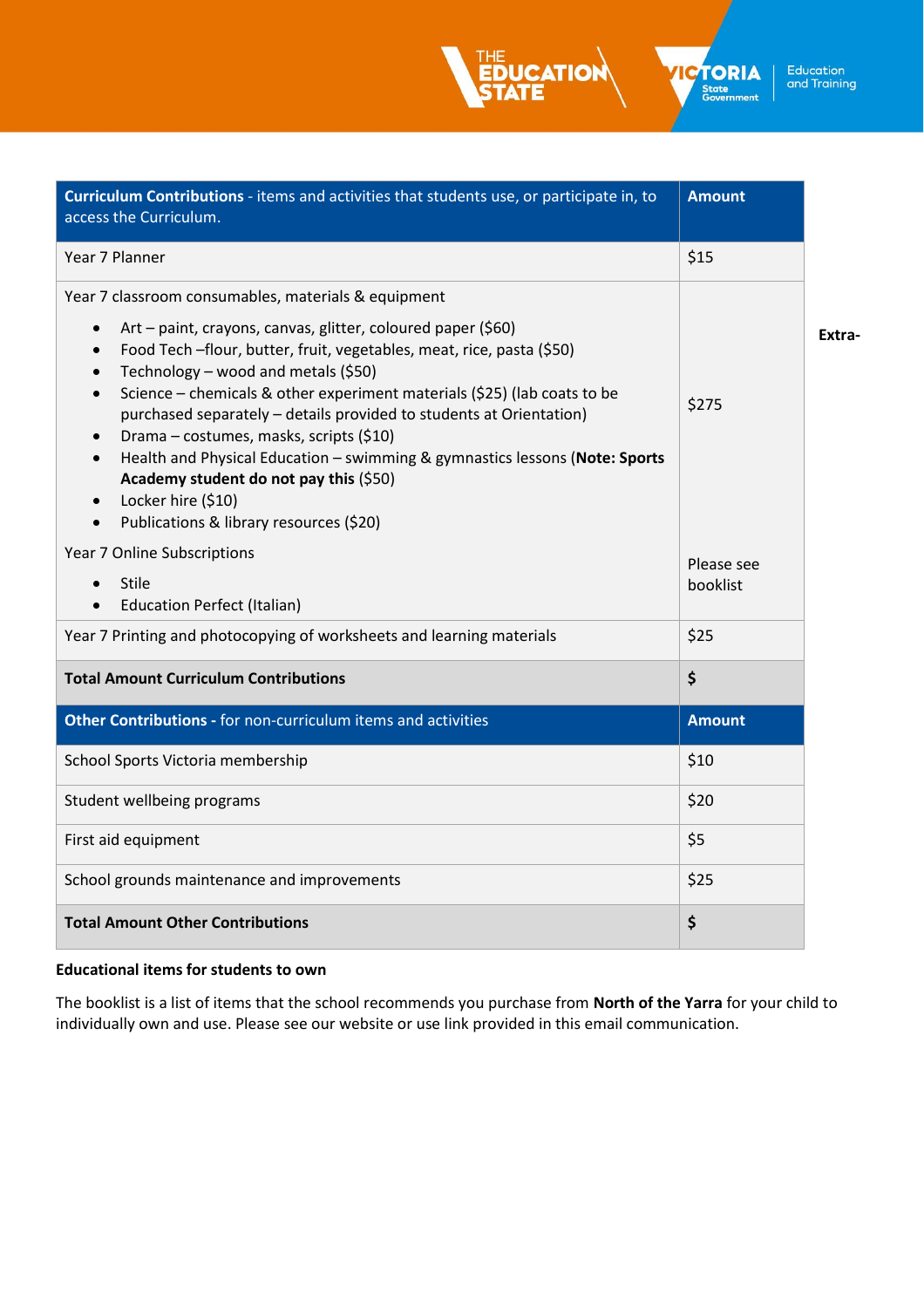

Diamond Valley College offers a range of items and activities that enhance or broaden the schooling experience of students and are above and beyond what the school provides in order to deliver the Curriculum. These are provided on a user-pays basis.

If you would like to purchase an item or activity for your child, please indicate on the table below and return this to the school by 28 January 2022.

| <b>Extra-Curricular Items and Activities</b>                          | <b>Amount</b>  | <b>Purchase</b> |
|-----------------------------------------------------------------------|----------------|-----------------|
|                                                                       |                | (Please tick)   |
| DVC Achievement storage folder (retained for all future years at DVC) | \$15           |                 |
| Optional Year 7 school camp                                           | \$330          |                 |
| Optional Interschool Sports program                                   | TBA            |                 |
| Optional private music lessons                                        | \$400 per year |                 |
| Instrument Hire - varying prices, please ask for list if required     |                |                 |
| Other optional camps and excursions to be scheduled                   | TBA            |                 |
| <b>Total Extra-curricular Items and Activities</b>                    |                | \$              |

## **Total for (Student Name) : \_\_\_\_\_\_\_\_\_\_\_\_\_\_\_\_\_\_\_\_\_\_\_\_\_\_\_\_\_\_\_\_\_\_\_\_\_\_\_\_\_\_\_\_\_\_\_\_\_\_\_\_\_\_\_\_**

| <b>Category</b>                              |    |
|----------------------------------------------|----|
| <b>Curriculum Contributions</b>              | Ş  |
| <b>Other Contributions</b>                   | Ş  |
| <b>Extra-Curricular Items and Activities</b> | \$ |
| <b>Total for all Contributions</b>           | S  |